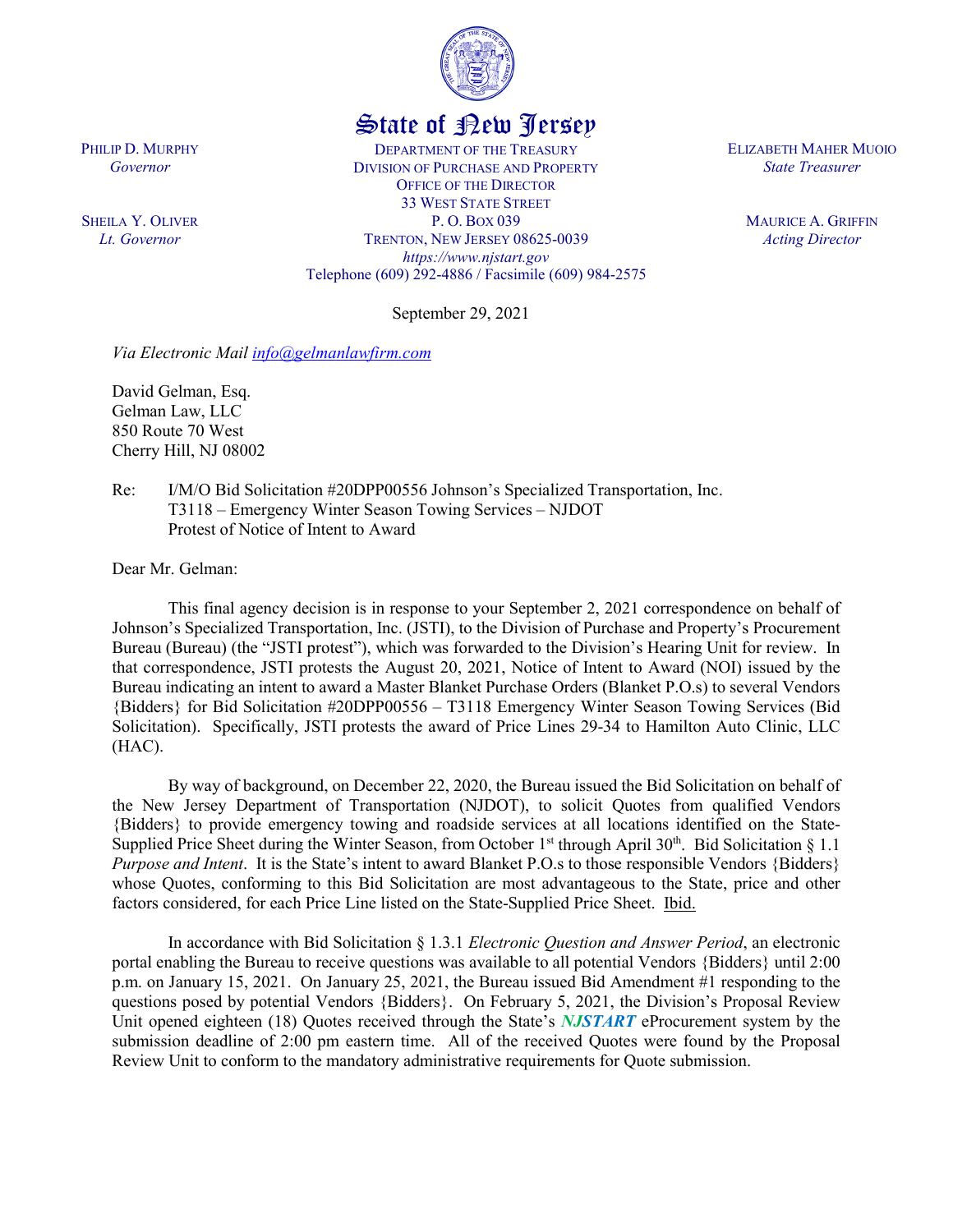Accordingly, these eighteen (18) Quotes were forwarded to the Bureau for review and evaluation consistent with the requirements of Bid Solicitation § 6.7 *Evaluation Criteria* which states:

> The following evaluation criteria categories, not necessarily listed in order of significance, will be used to evaluate Quotes received in response to this Bid Solicitation.

- A. Experience of Vendor {Bidder} (Attachment #1): The Vendor {Bidder} must have at least two (2) years of experience performing towing services on public roadways in order to be considered for award of that service; and
- B. Price: The Vendor's {Bidder's} pricing provided on the State-Supplied Price Sheet for each price line. See Section 6.7.1, subsections included, for information regarding the pricing evaluation methodology.

Seventeen (17) of the eighteen (18) Quotes evaluated by the Bureau were found to be responsive to all mandatory requirements of the Bid Solicitation; the Bureau further determined that each of the seventeen (17) Vendors {Bidders} met the minimum experience requirements of two (2) or more years of providing towing services on public roadways.

With respect to the evaluation of the Vendors' {Bidders' } Quote pricing, Bid Solicitation  $\S 6.7.1$ *Vendor's {Bidder's} State-Supplied Price Sheet* states:

> The Division intends to award to one (1) responsive Vendor {Bidder} per price line for towing services. The Division will evaluate and rank based upon pricing, from lowest to highest.

In accordance with Bid Solicitation  $\S 6.7.1$ , the Division evaluated and ranked based upon pricing, from lowest to highest. No changes were made to the ranking as the result of the negotiation and best and final offer procedure undertaken in accordance with Bid Solicitation § 6.8 *Negotiation and Best and Final Offer (BAFO)*.

Thereafter, on August 17, 2021, the Bureau issued a Recommendation Report which recommended Blanket P.O. awards to those responsible Vendors {Bidders} whose Quotes, conforming to the Bid Solicitation are most advantageous to the State, price and other factors considered.<sup>[1](#page-1-0)</sup> On August 20, 2021, the NOI was issued advising all Vendors {Bidders} of the State's intent to award Blanket P.O.s consistent with the Bureau's Recommendation Report.

On September 3, 2021, the Division received JSTI's protest challenging the intended Blanket P.O. awards to HAC. By way of summary, JSTI alleges that "[i]t is well known that" HAC does not have the equipment necessary to perform under the terms of the Bid Solicitation for the Price Lines it is to be awarded. Furthermore, JSTI alleges that "a bidder must fully complete the application . . . . [by giving] a complete and accurate list of any and all subcontractors along with all of their information", and, because "[HAC] did not provide such information", JSTI protests "to prevent and reverse [HAC]'s award . . . ." JSTI further writes that it "suspects" that HAC "substantially underestimated completed contracts amounts." See JSTI Protest, pp. 1-2.

l

<span id="page-1-0"></span><sup>&</sup>lt;sup>1</sup> The list of Vendors {Bidders} who are recommended to receive Blanket P.O. awards are listed in the Bureau's August 17, 2021 Recommendation Report.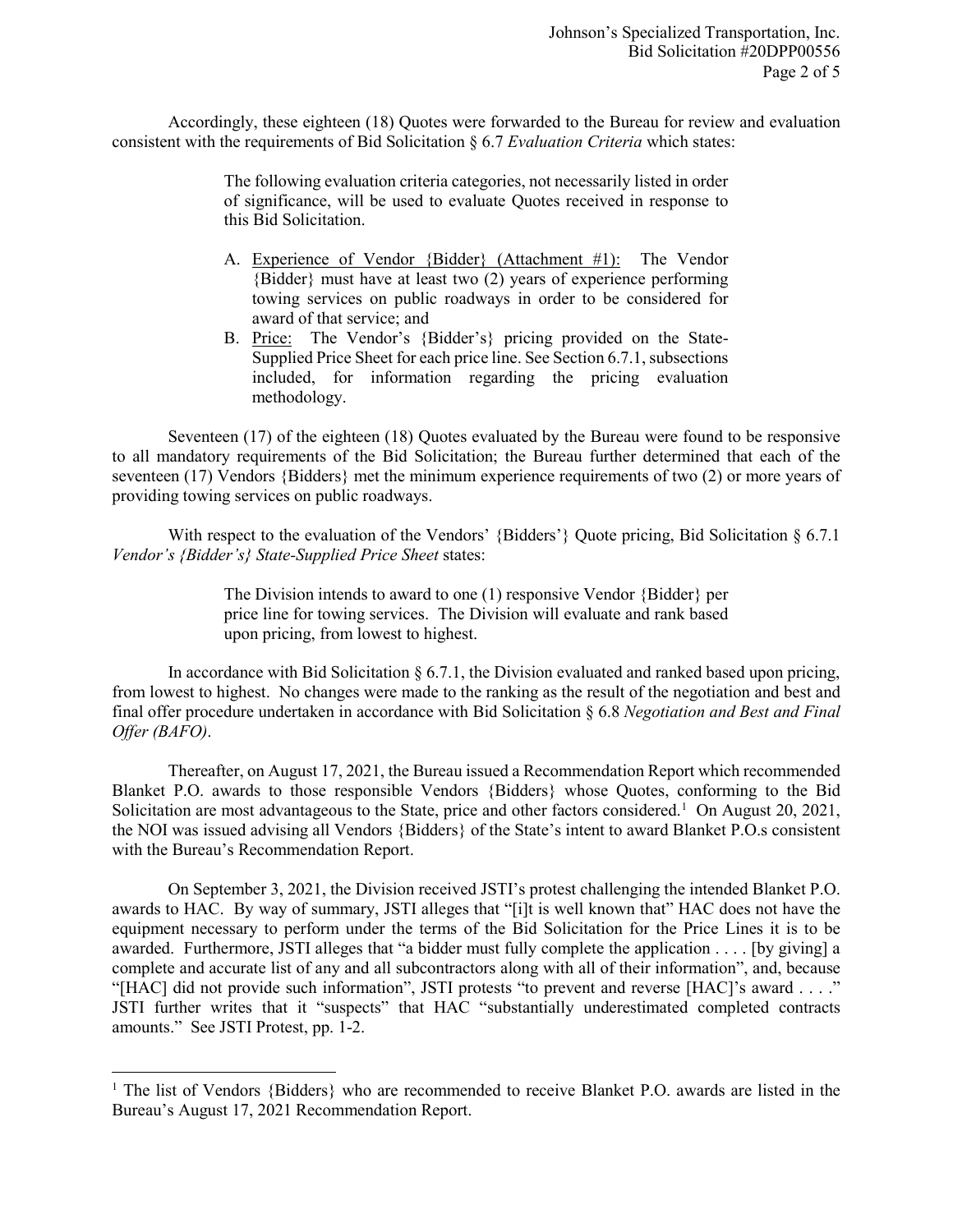The Bureau sent a copy of the JSTI Protest to HAC via email on September 16, 2021, offering it the opportunity to respond in writing to the assertions made in the JSTI Protest. The Managing Member of HAC, Ms. Erica Makuch submitted an affidavit September 23, 2021, stating that "[t]here are no subcontractors that provide towing services for HAC and in particular no subcontractors to be utilized with respect to the aforesaid contract." Ms. Makuch asserts that HAC owns equipment that is "more than sufficient", including "four (4) heavy towing vehicles", and "has more than enough experience and trained staff to handle the three (3) sections for which it bid."

In consideration of the JTSI protest, I have reviewed the record of this procurement, including the Bid Solicitation, the submitted Quotes, the relevant statutes, regulations, and case law. This review of the record has provided me with the information necessary to determine the facts of this matter and to render an informed final agency decision on the merits of the protest.

As noted above, JTSI alleges that a Vendor {Bidder} "must give a complete and (sic) accurate list of any and all subcontractors . . . [and HAC] did not provide such information as is required under the application". JTSI further claims HAC does not have sufficient vehicles to perform the contract work, without using subcontractors.

A Vendor's {Bidder's} use of a subcontractor is governed by Bid Solicitation § 4.4.1.3 *Subcontractor Utilization Plan* which states in pertinent part

> Vendors {Bidders} intending to use a Subcontractor shall submit a Subcontractor Utilization Plan form. . . .

> For a Quote that does NOT include the use of any Subcontractors, by signing the Bid Solicitation Offer and Acceptance Page, the Vendor {Bidder} is automatically certifying that in the event the award is granted to the Vendor's {Bidder's} firm and the Vendor {Bidder} later determines at any time during the term of the Blanket P.O. to engage Subcontractors to provide certain goods and/or services, pursuant to Section 5.8 of the SSTC, the Vendor {Bidder} shall submit a Subcontractor Utilization Plan form for approval to the Division in advance of any such engagement of Subcontractors.

HAC did submit the Subcontractor Utilization Plan form with its Quote. The form indicated that HAC was not using any subcontractors. By signing the Bid Solicitation Offer and Acceptance Page, HAC certified that, in the event it determines to engage subcontractors, it would submit a Subcontractor Utilization Plan form for approval to the Division in advance of any such engagement, as is required by Bid Solicitation § 4.4.1.3.

Moreover, the Bid Solicitation sets forth a procedure for the substitution or addition of subcontractors. As stated at Bid Solicitation § 5.7 *Substitution or Addition of Subcontractors*:

> The Vendor {Contractor} may not subcontract other than as identified in the Vendor's {Contractor's} proposal without the prior written consent of the Director. The Vendor {Contractor} shall forward a written request to substitute or add a Subcontractor or to substitute its own staff for a Subcontractor to the State Contract Manager for consideration. If the State Contract Manager approves the request, the State Contract Manager will forward the request to the Director for final approval. No substituted or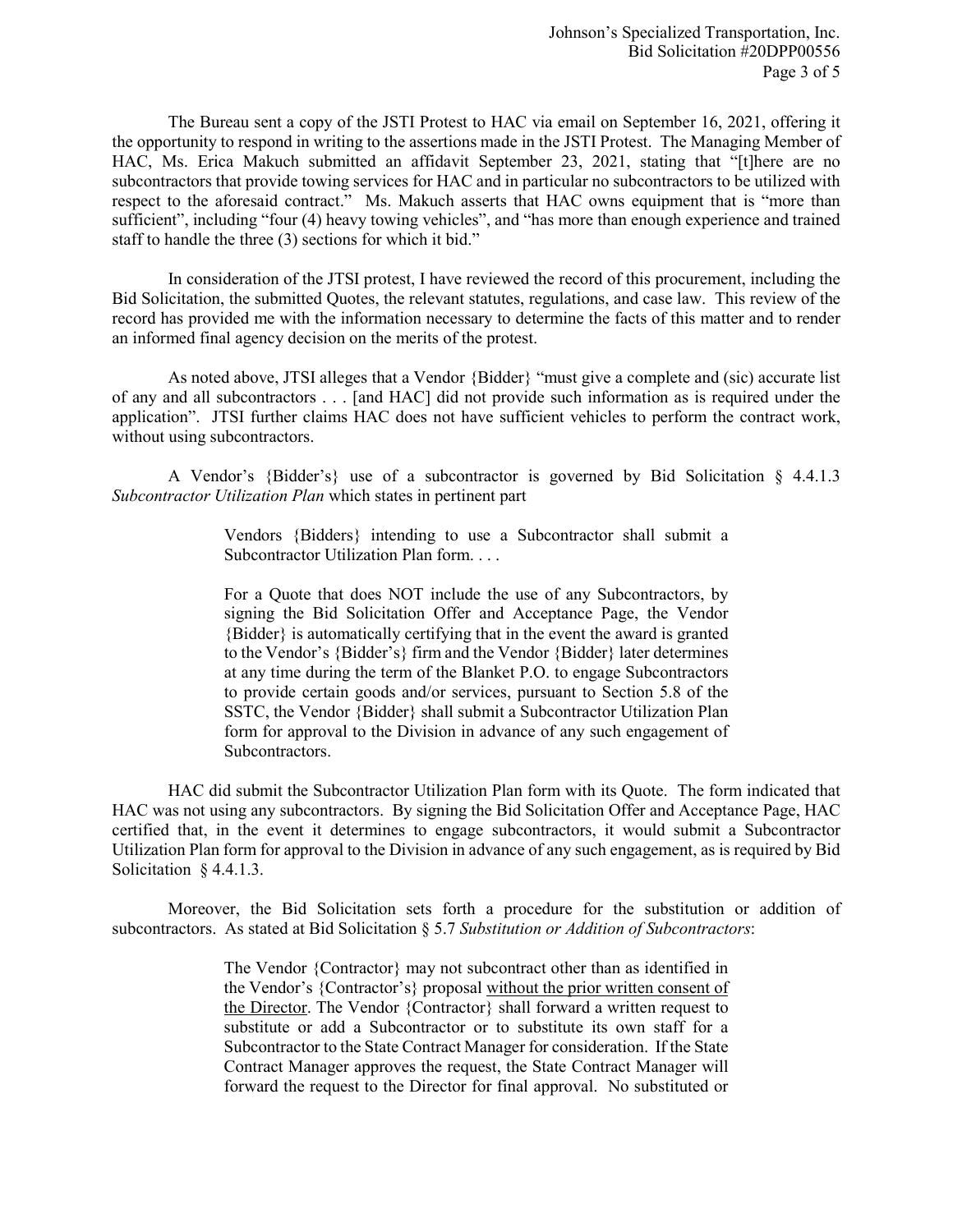additional Subcontractors are authorized to begin work until the Vendor {Contractor} has received written approval from the Director.

If it becomes necessary for the Vendor {Contractor} to substitute a Subcontractor, add a Subcontractor, or substitute its own staff for a Subcontractor, the Vendor {Contractor} will identify the proposed new Subcontractor or staff member(s) and the work to be performed. The Vendor {Contractor} must provide detailed justification documenting the necessity for the substitution or addition.

[Ibid. (emphasis added)].<sup>[2](#page-3-0)</sup>

HAC has not sought approval for the use of subcontractors, and, in the affidavit submitted in response to the JSTI Protest, HAC has indicated that it does not anticipate using subcontractors for this Blanket P.O. If subcontractors are to be used, HAC will need to comply with the procedure set out at Bid Solicitation § 5.7.

Further, even if HAC, or any other Vendor {Contractor}, receives approval to use a subcontractor to perform a portion of the awarded work, the Vendor {Contractor} is nonetheless responsible for ensuring that the work is performed in accordance with the Bid Solicitation's requirements as the State has no contractual relationship with the subcontractor. See, SSTC § 5.9 *No Contractual Relationship Between Subcontractors and State* stating "Nothing contained in any of the contract documents, including the RFP and vendor's bid or proposal shall be construed as creating any contractual relationship between any subcontractor and the State."

Based upon the foregoing, I find no reason to disturb the Bureau's recommendation. Accordingly, I sustain the August 20, 2021, Notice of Intent to Award. This is my final agency decision with respect to the protest submitted by JSTI.

 $\overline{\phantom{a}}$ 

[See SSTC at § 5.8 (emphasis added)].

<span id="page-3-0"></span><sup>2</sup> Similarly, The State of NJ Standard Terms and Conditions state that:

<sup>&</sup>quot;[t]he contractor may not subcontract other than as identified in the contractor's proposal **without the prior written consent of the Director**. Such consent, if granted in part, shall not relieve the contractor of any of his/her responsibilities under the contract, nor shall it create privity of contract between the State and any subcontractor. If the contractor uses a subcontractor to fulfill any of its obligations, the contractor shall be responsible for the subcontractor's: (a) performance; (b) compliance with all of the terms and conditions of the contract; and (c) compliance with the requirements of all applicable laws."